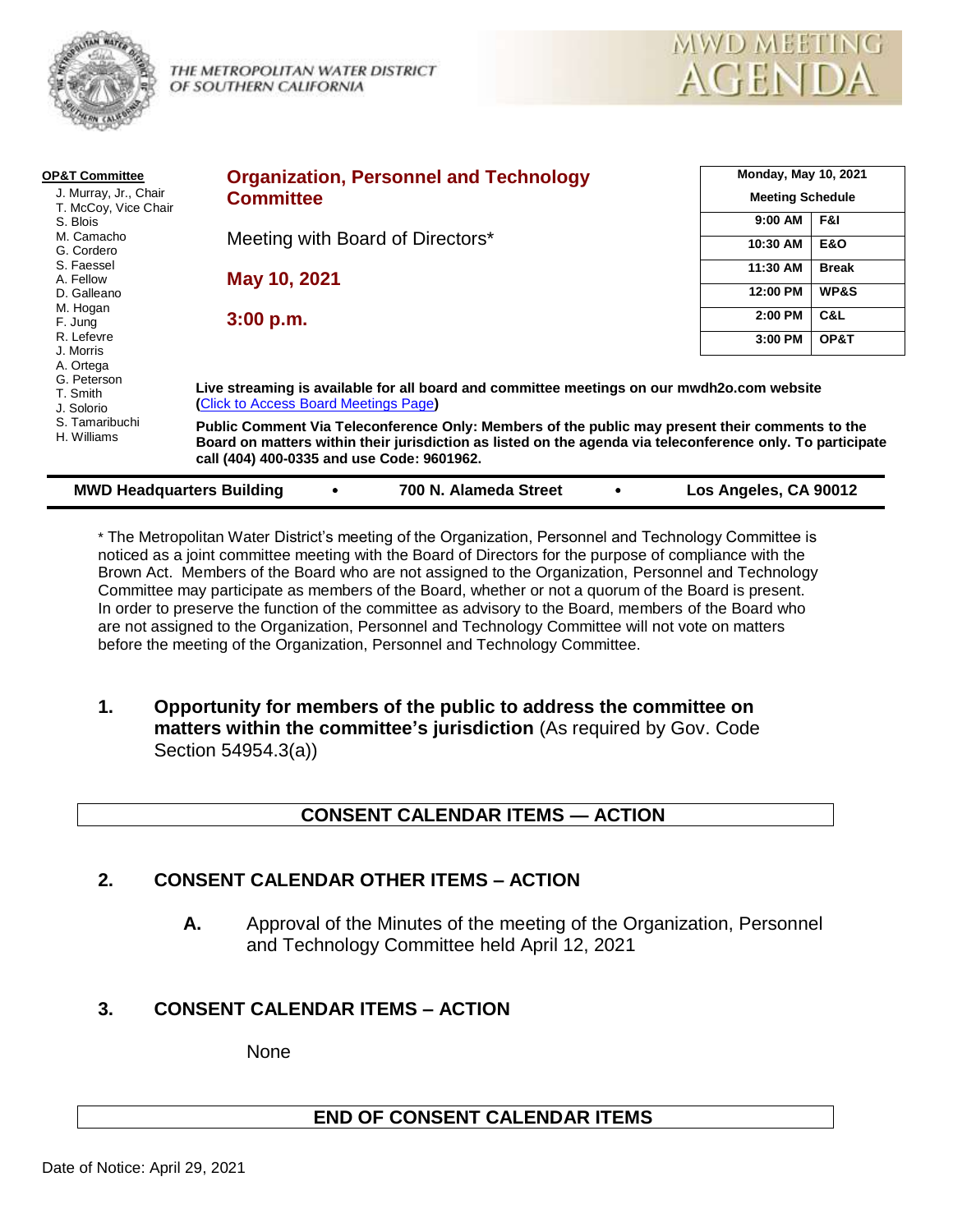#### **4. OTHER BOARD ITEMS – ACTION**

None

# **5. BOARD INFORMATION ITEMS**

None

# **6. COMMITTEE ITEMS**

- a. Ethics Officer's Monthly Update on Independent Review of Workplace **Concerns**
- b. Issues relating to Firearms on Metropolitan Property

## **7. MANAGEMENT REPORT**

- a. Human Resources Manager's report
- b. Information Technology Manager's report

## **8. FOLLOW-UP ITEMS**

None

# **9. FUTURE AGENDA ITEMS**

**10. ADJOURNMENT**